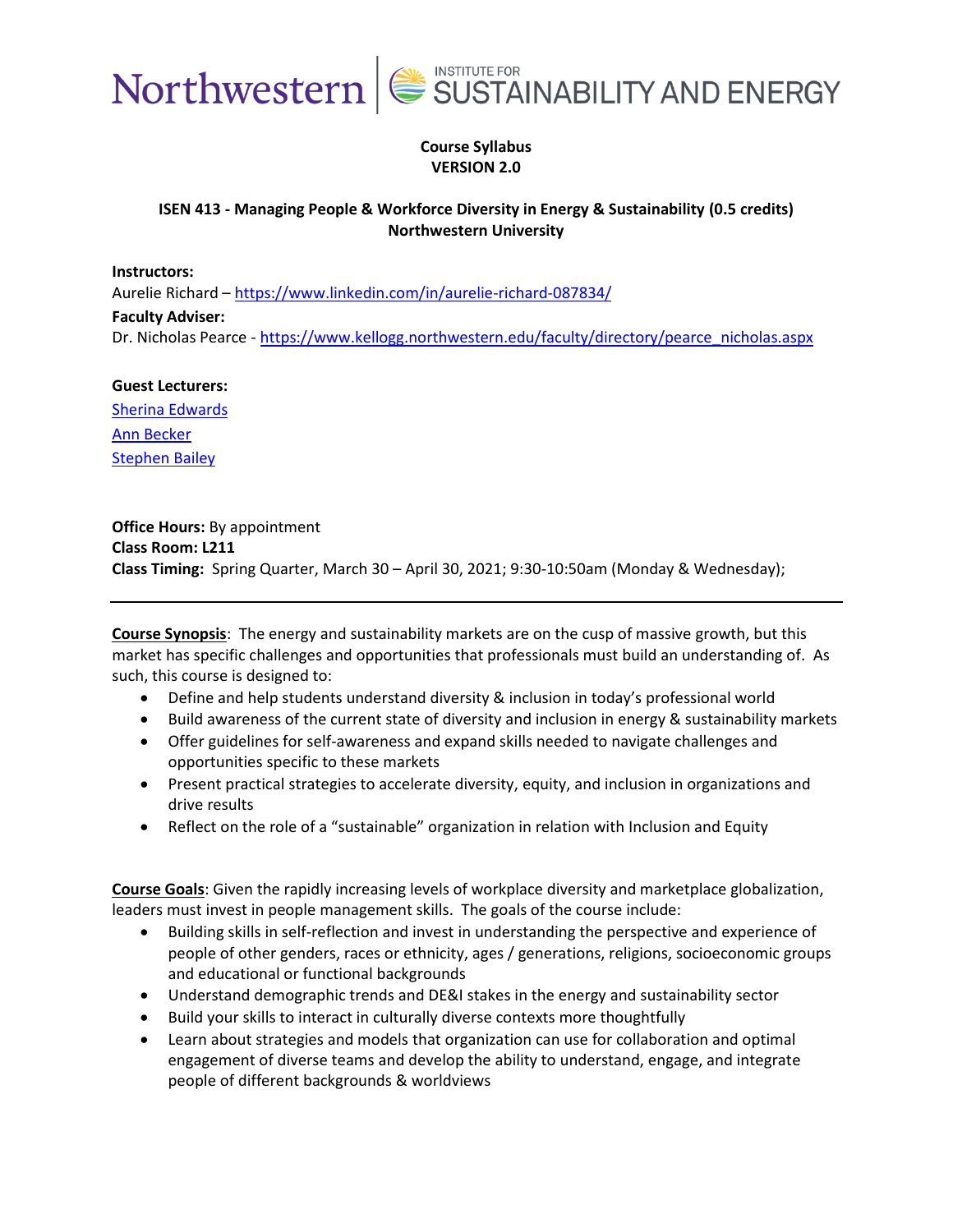

### **Grading/Assessment**:

Grading will be based on the following rubric:

| <b>Component</b>   | Weight | <b>Details</b>                                              | <b>Due</b> |
|--------------------|--------|-------------------------------------------------------------|------------|
| <b>Effort and</b>  | 20%    | Based on consistent attendance and full participation (this | Ongoing    |
| Attendance         |        | is mandatory for all 10 classes) and instructor assessment  |            |
|                    |        | of preparation for and participation in class               |            |
|                    |        |                                                             |            |
| Response           | 40%    | Papers that comment on that week's lecture topic(s).        | Weeks 2, 4 |
| Papers             |        | Papers will be 2-3 pages in length and will address         |            |
|                    |        | question posed by the instructor (x2)                       |            |
|                    |        |                                                             |            |
| <b>Final Paper</b> | 40%    | Group paper.                                                | Week 5     |
|                    |        | Identify an opportunity for one of the following            |            |
|                    |        | organizations to increase value through diversity. You can  |            |
|                    |        | gather information through publicly available information   |            |
|                    |        | and also interview an executive of this organization or     |            |
|                    |        | other professors or guest speakers of the ISEN program to   |            |
|                    |        | get their perspective. You can include reference to recent  |            |
|                    |        | events (e.g. winter storm in Texas) or demographics /       |            |
|                    |        | socio-economic trends.                                      |            |
|                    |        | In your paper, reflect on the work you are doing as a       |            |
|                    |        | diverse group and highlight/ explain the following : what   |            |
|                    |        | unique perspective is each member in your group             |            |
|                    |        | bringing to the discussion. What challenges did you have    |            |
|                    |        | to overcome as a group? How did you approach them (did      |            |
|                    |        | you use some of the techniques discussed in class)?         |            |
|                    |        | Illustrate how the diversity of thoughts and inclusion      |            |
|                    |        | made your group more successful.                            |            |
|                    |        | The organization should be picked in one of the following   |            |
|                    |        | areas                                                       |            |
|                    |        | Traditional electric utility                                |            |
|                    |        | <b>E&amp;S Investment Fund</b>                              |            |
|                    |        | <b>Government Agency</b>                                    |            |
|                    |        | Corporate Board of Consumer Goods company                   |            |
|                    |        |                                                             |            |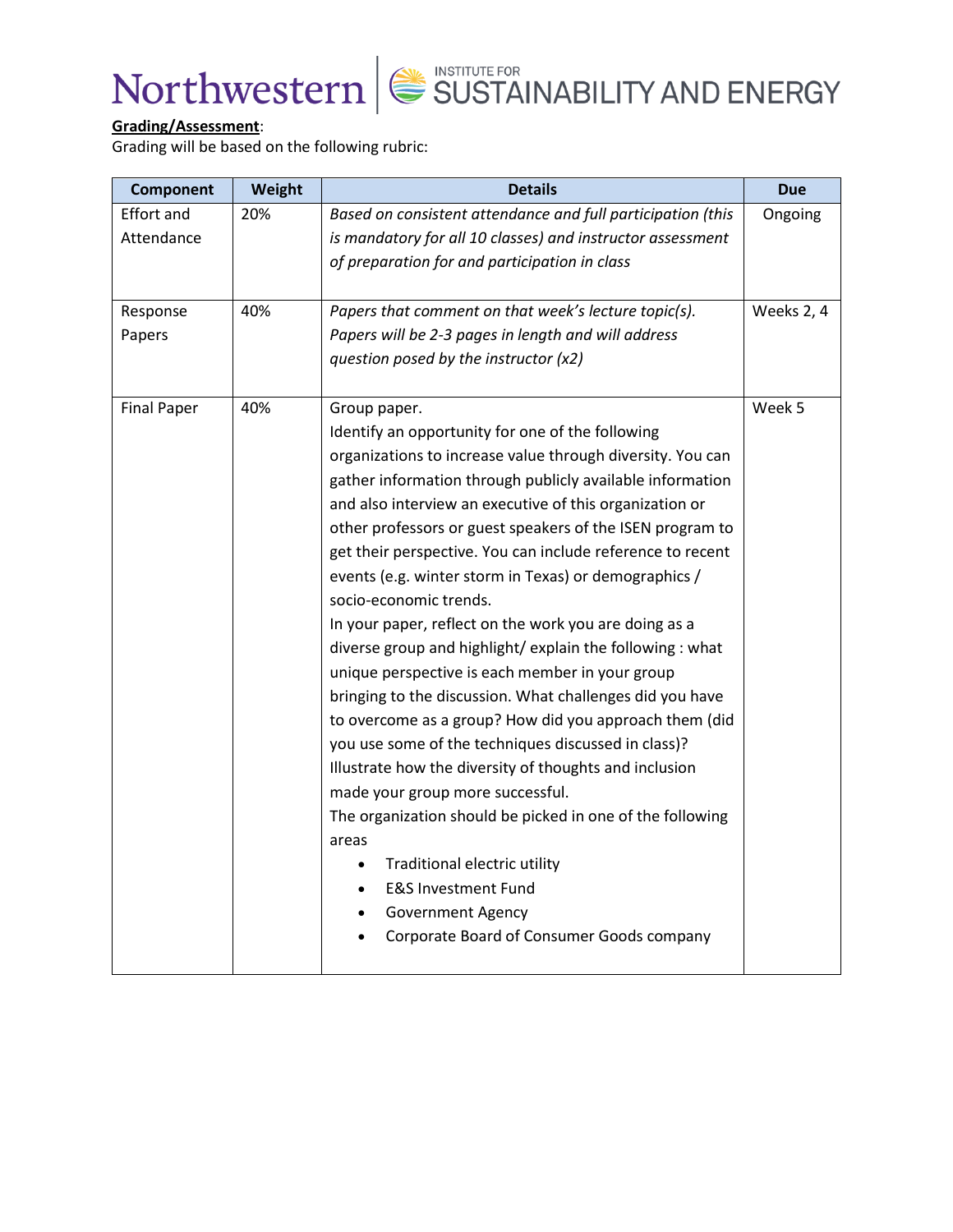

#### **Grading Policy:**

- 10% will be deducted from late homework assignments turned in within 24 hours of the deadline. 50% will be deducted from late homework assignments that are more than 24 hours but less than 7 days late. No credit will be given for homework turned in more than 7 days after the deadline. -All questions and problems regarding grades must be presented in writing within one week after the test, homework, or project has been returned.
- Grades will be assigned based on all the work you have completed during the quarter using the following scale:

| A     | 93.333 to 100    | C    | 73.333 to 76.666 |
|-------|------------------|------|------------------|
| A-    | 90.000 to 93.333 | $C-$ | 70.000 to 73.333 |
| $B+$  | 86,666 to 90,000 | $D+$ | 66.666 to 70.000 |
| B     | 83.333 to 86.666 | D    | 63.666 to 66.666 |
| $B -$ | 80.000 to 83.333 | D-   | 60.000 to 63.333 |
| $C+$  | 76.666 to 80.000 |      | <60.000          |

#### **CLASS OUTLINE**

| <b>Weekly Topic</b>                                                                            | <b>Monday</b>                                                                                                                                                                                                                                                                                                                   | Wednesday                                                                                                                                                                                                                                      |  |  |
|------------------------------------------------------------------------------------------------|---------------------------------------------------------------------------------------------------------------------------------------------------------------------------------------------------------------------------------------------------------------------------------------------------------------------------------|------------------------------------------------------------------------------------------------------------------------------------------------------------------------------------------------------------------------------------------------|--|--|
| 1: Diversity & Inclusion<br>$-$ what is it? why is it<br>hard work?<br><b>Week of March 29</b> | <b>Course Introduction and Expectations</b><br>D E&I icebreaker: my top 3<br>identities<br>Fundamentals and definition of<br>$\bullet$<br>diversity & inclusion<br>Brief history of D E&I<br>Affirmative action<br>$\Omega$<br>Multiculturalism<br>$\circ$<br>Diversity & Inclusion<br>$\circ$<br>Equity & Belonging<br>$\circ$ | Business value of D&I - why should<br>companies care?<br>Why is the business case not a<br>٠<br>straightforward one?<br>The Cost/Fear of Being Different<br>Stages of Diversity in organizations<br>Barriers requiring resolution<br>Inclusion |  |  |
| Week 1 reading (read before class):                                                            |                                                                                                                                                                                                                                                                                                                                 |                                                                                                                                                                                                                                                |  |  |
|                                                                                                | Why Diversity Programs Fail (Dobbin, Kalev, 2016)                                                                                                                                                                                                                                                                               |                                                                                                                                                                                                                                                |  |  |
| https://hbr.org/2016/07/why-diversity-programs-fail?autocomplete=true                          |                                                                                                                                                                                                                                                                                                                                 |                                                                                                                                                                                                                                                |  |  |
| Fear of Being Different Stifles Talent (Smith, Yoshino, 2014)<br>$\bullet$                     |                                                                                                                                                                                                                                                                                                                                 |                                                                                                                                                                                                                                                |  |  |
| https://hbr.org/2014/03/fear-of-being-different-stifles-talent?autocomplete=true               |                                                                                                                                                                                                                                                                                                                                 |                                                                                                                                                                                                                                                |  |  |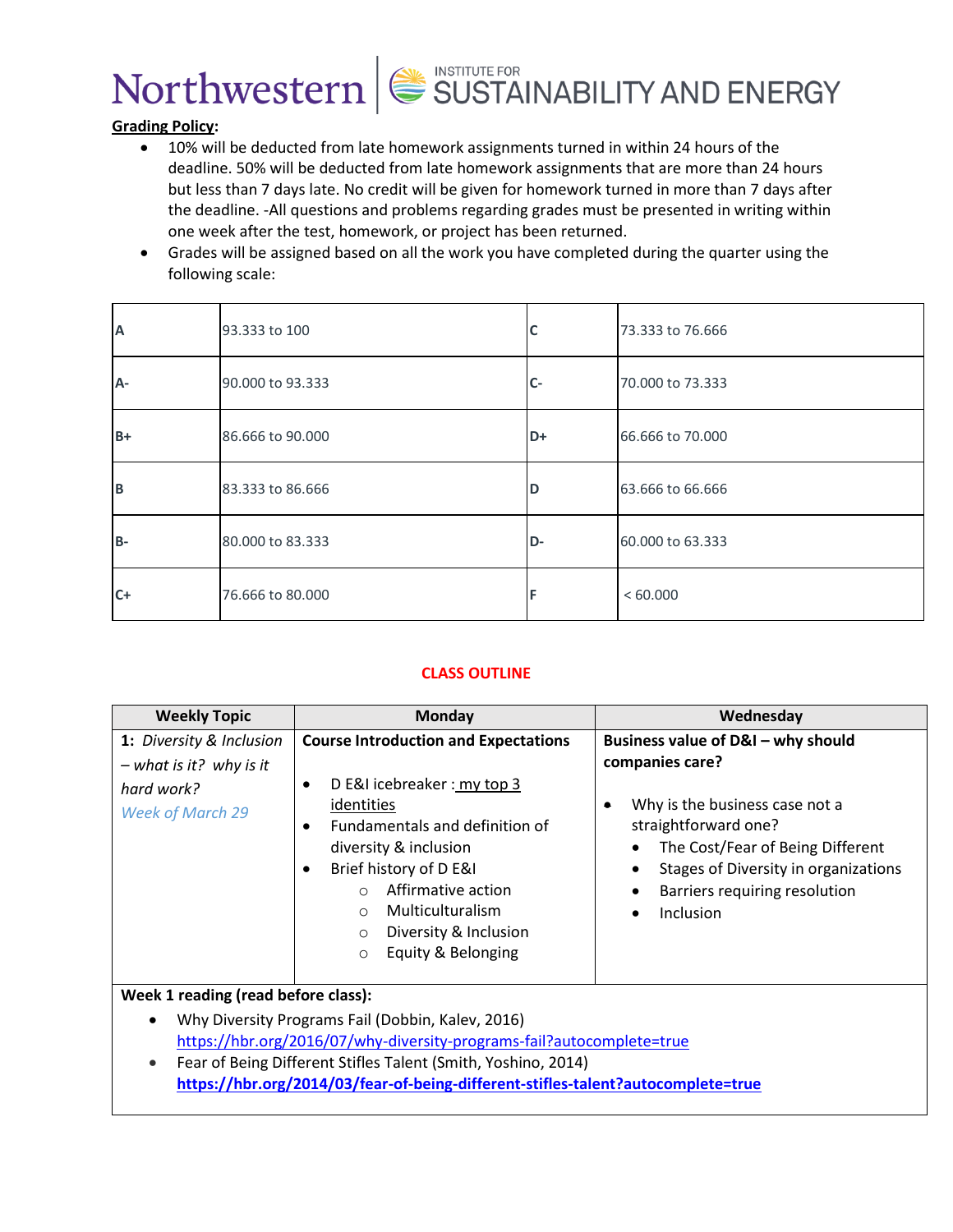|                                                                                                                                                                                                                                                                                                                                                                                                                                                                                                                                                                                                                                                                                                 |                                                                     |                                                                                                                                                                                                                                                                                                                                                                                 | Northwestern $\left \bigotimes^{\text{INSTITUTE FOR}}$ SUSTAINABILITY AND ENERGY                                                                                                                                                                                                                                                                                                                                                                                                                                                                                                                                     |  |
|-------------------------------------------------------------------------------------------------------------------------------------------------------------------------------------------------------------------------------------------------------------------------------------------------------------------------------------------------------------------------------------------------------------------------------------------------------------------------------------------------------------------------------------------------------------------------------------------------------------------------------------------------------------------------------------------------|---------------------------------------------------------------------|---------------------------------------------------------------------------------------------------------------------------------------------------------------------------------------------------------------------------------------------------------------------------------------------------------------------------------------------------------------------------------|----------------------------------------------------------------------------------------------------------------------------------------------------------------------------------------------------------------------------------------------------------------------------------------------------------------------------------------------------------------------------------------------------------------------------------------------------------------------------------------------------------------------------------------------------------------------------------------------------------------------|--|
| Teams solve faster when they are cognitively diverse (Lewis, Reynolds, 2017)<br>https://hbr.org/2017/03/teams-solve-problems-faster-when-theyre-more-cognitively-diverse<br>The benefits of bringing your whole identity to work (Cha, Morgan Roberts, 2019)<br>https://hbr.org/2019/09/the-benefits-of-bringing-your-whole-identity-to-work<br><b>Additional Reading</b><br>LGBT inclusive companies are better at 3 things (Hewlett, Yoshino, 2016)<br>https://hbr.org/2016/02/lgbt-inclusive-companies-are-better-at-3-big-things<br>Diversity doesn't stick without inclusion (Rashid, Sherbin, 2017)<br>https://hbr.org/2017/02/diversity-doesnt-stick-without-inclusion?autocomplete=true |                                                                     |                                                                                                                                                                                                                                                                                                                                                                                 |                                                                                                                                                                                                                                                                                                                                                                                                                                                                                                                                                                                                                      |  |
| 2: Personal & Systemic<br>Perspectives on D&I<br>Week of April 5, 2021                                                                                                                                                                                                                                                                                                                                                                                                                                                                                                                                                                                                                          | individual/personal level<br>of biases)<br>$\bullet$<br>challenges? | Inclusion, Diversity and Biases at the<br>The nature of biases (neuroscience<br>Impact of biases on decision making<br>How can you personally navigate<br>What are the broader systemic<br>issues for consideration (systemic<br>racism, microaggressions)?<br>Exercise Debrief : Assessing the diversity<br>of my network/environment<br>Harvard Implicit Bias Test Discussion | Guest Speaker: Sherina Edwards - Co-<br>founder of the Women's Energy Summit -<br><b>CEO of INTREN</b><br>https://www.linkedin.com/in/sherinaedward<br>s/<br>Theme:<br>Experience sharing - Navigating the energy<br>sector as a woman with a racially diverse<br>background<br>Response Paper #1 due: Outline the major<br>themes from this week's readings, highlight<br>one example from your experience with<br>social identity, hidden bias or<br>microaggression and discuss (at least) one<br>thing you might do differently going forward<br>given this week's readings. 2 pages, double<br>spaced 12pt font |  |

**Week 2 reading (read before class):** 

- Prepare self-evaluation for discussion in class : My diversity profile (attach model in pdf file)
- Watch the video: Blindspot: hidden biases of good people (Banaji, 2019)<sup>1</sup>
- *[Implicit Bias Test,](https://implicit.harvard.edu/implicit/takeatest.html) Harvard Select 2 dimensions and go through test note results*
- What is a microaggression? 14 things people think are fine to say at work but are actually racist, sexist, or offensive (Ward, Premack, 2020)<sup>2</sup>
- Unconscious Bias: How It Affects Us More Than We Know (Agarwal, 2018)<sup>3</sup>

<sup>1</sup> [https://www.youtube.com/watch?v=XK\\_G-rkXenM](https://www.youtube.com/watch?v=XK_G-rkXenM)

<sup>2</sup> <https://www.businessinsider.com/microaggression-unconscious-bias-at-work-2018-6>

<sup>3</sup> [https://www.forbes.com/sites/pragyaagarwaleurope/2018/12/03/unconscious-bias-how-it-affects-us](https://www.forbes.com/sites/pragyaagarwaleurope/2018/12/03/unconscious-bias-how-it-affects-us-more-than-we-know/?sh=61d465486e13)[more-than-we-know/?sh=61d465486e13](https://www.forbes.com/sites/pragyaagarwaleurope/2018/12/03/unconscious-bias-how-it-affects-us-more-than-we-know/?sh=61d465486e13)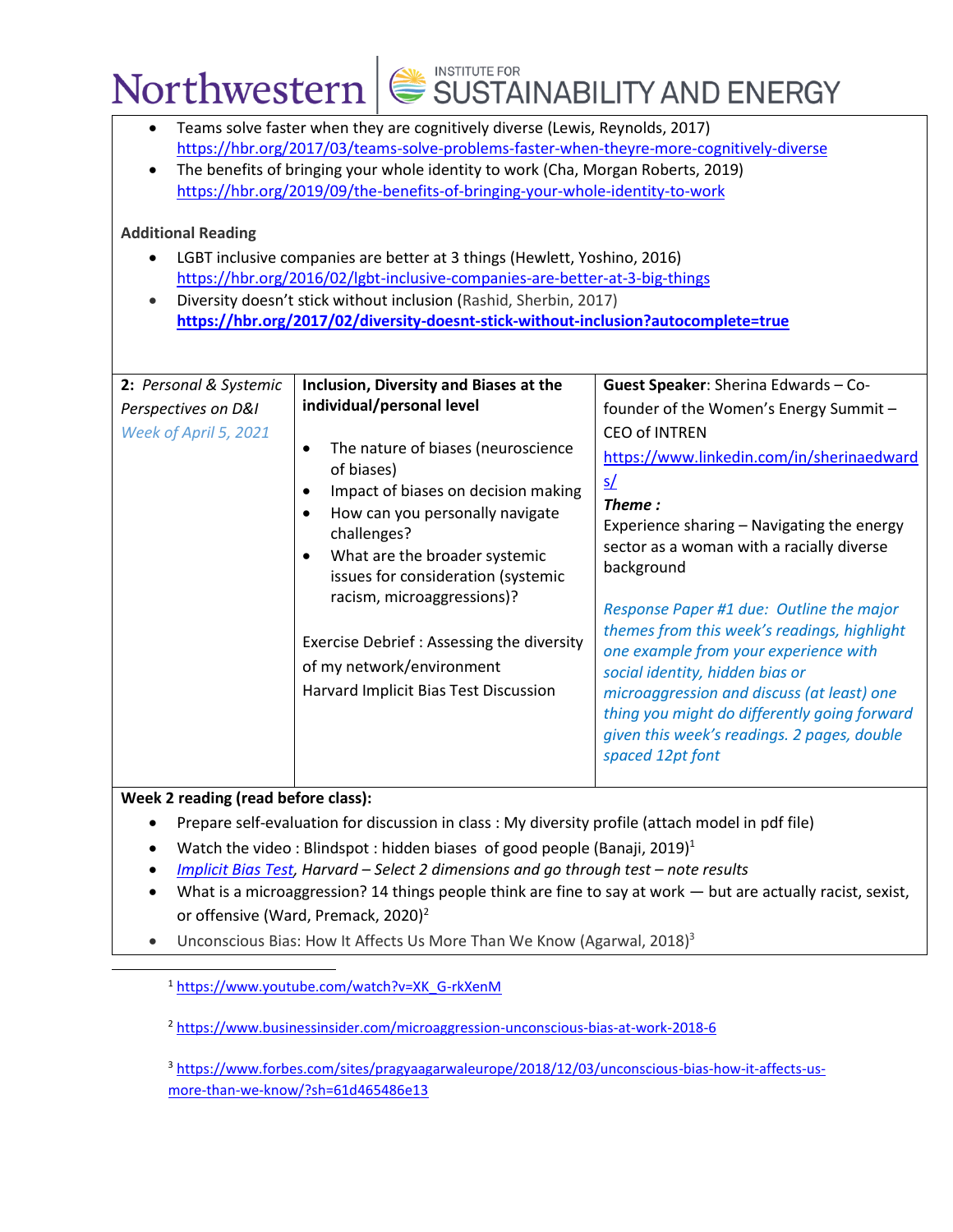#### **Additional Reading**

• How to recognize your white privilege and use it to fight inequality-Ted Talk – Peggy McIntosh<sup>4</sup>

SUSTAINABILITY AND ENERGY

- White Privilege inventory (Peggy McIntosh, 1989)
- What does it mean to look like me (Appiah, 2019)<sup>5</sup>

| 3: Diversity in the                                                                                | <b>Energy and Sustainability sector</b>                                                                                                                                                                                                                                                                                                                  | Guest Speaker: Ann Becker - VP                                                                                                                                                             |  |  |
|----------------------------------------------------------------------------------------------------|----------------------------------------------------------------------------------------------------------------------------------------------------------------------------------------------------------------------------------------------------------------------------------------------------------------------------------------------------------|--------------------------------------------------------------------------------------------------------------------------------------------------------------------------------------------|--|--|
| <b>Energy Sector</b>                                                                               | landscape                                                                                                                                                                                                                                                                                                                                                | Sustainability - Arizona Power Service.                                                                                                                                                    |  |  |
| Week of April 12, 2021                                                                             | Understand the demographics and<br>profile of energy & sustainability<br>markets and their feeders; build a<br>"talent profile"<br>Diversity, Equity and Inclusion as a<br>source of sustainable competitive<br>advantage<br>Stakeholders and incentives to<br>achieve more diversity equity and<br>inclusion in the Energy and<br>Sustainability sector | https://www.linkedin.com/in/ann-becker-<br>98534377/<br>Theme :<br>Supplier Diversity: how having a strong<br>supplier diversity program can help move<br>the agenda in the Energy sector. |  |  |
| Week 3 reading (read before class):                                                                |                                                                                                                                                                                                                                                                                                                                                          |                                                                                                                                                                                            |  |  |
| Why Diversity is the key to unlocking sustainability (2017) <sup>6</sup><br>٠                      |                                                                                                                                                                                                                                                                                                                                                          |                                                                                                                                                                                            |  |  |
| Why Diversity matters in sustainability and what you can do $(2018)^7$                             |                                                                                                                                                                                                                                                                                                                                                          |                                                                                                                                                                                            |  |  |
| Diversity & Inclusion in the Electric Sector (2018)                                                |                                                                                                                                                                                                                                                                                                                                                          |                                                                                                                                                                                            |  |  |
| <b>Additional Reading</b><br><b>U.S. Solar Industry Diversity Study 2019, The Solar Foundation</b> |                                                                                                                                                                                                                                                                                                                                                          |                                                                                                                                                                                            |  |  |

4

[https://www.ted.com/talks/peggy\\_mcintosh\\_how\\_to\\_recognize\\_your\\_white\\_privilege\\_and\\_use\\_it\\_to\\_fig](https://www.ted.com/talks/peggy_mcintosh_how_to_recognize_your_white_privilege_and_use_it_to_fight_inequality/transcript?language=en) [ht\\_inequality/transcript?language=en](https://www.ted.com/talks/peggy_mcintosh_how_to_recognize_your_white_privilege_and_use_it_to_fight_inequality/transcript?language=en)

<sup>5</sup> <https://www.nytimes.com/2019/09/21/opinion/sunday/minorities-representation-culture.html>

<sup>7</sup> <https://www.greenbiz.com/article/why-diversity-sustainability-matters-and-what-you-can-do>

<sup>6</sup> <https://www.greenbiz.com/article/why-diversity-key-unlocking-sustainability>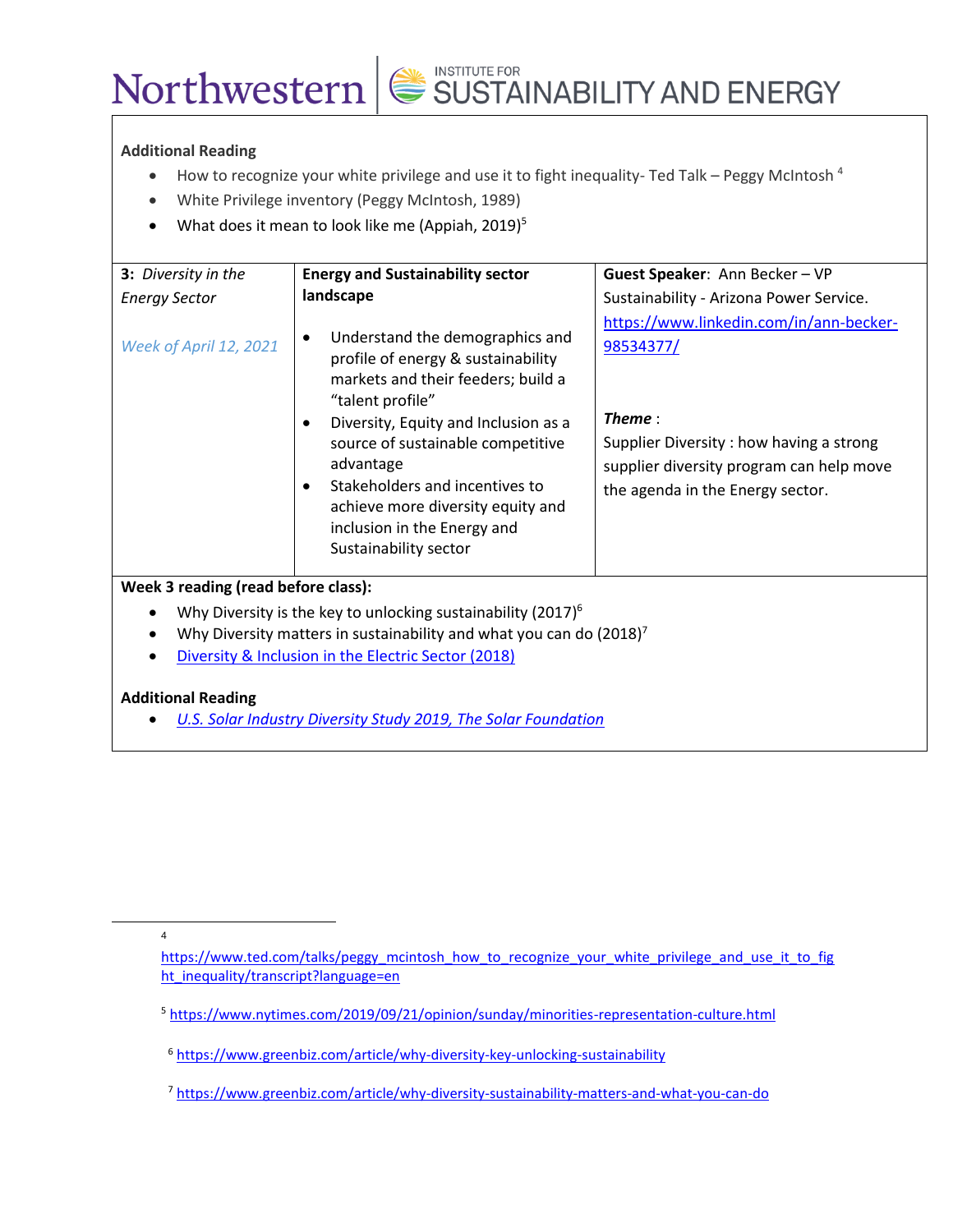| 4 : Inclusive leadership                                                                  | <b>Empowering inclusive leaders</b>                                                        |                                                            |  |
|-------------------------------------------------------------------------------------------|--------------------------------------------------------------------------------------------|------------------------------------------------------------|--|
| Week of April 19, 2021                                                                    |                                                                                            | <b>Guest Speaker: Stephen Bailey</b>                       |  |
|                                                                                           | The keys to becoming an inclusive<br>$\bullet$<br>leader                                   | Co-Founder and CEO - Execonline                            |  |
|                                                                                           |                                                                                            | https://www.linkedin.com/in/stephen-                       |  |
|                                                                                           | MBI Model - Map Integrate Bridge<br>$\bullet$                                              | bailey-7bb5144/                                            |  |
|                                                                                           | Cultural intelligence/ cross cultural<br>٠                                                 | Theme: Development Equity. The role of                     |  |
|                                                                                           | competence<br>Frameworks for comparing<br>$\circ$                                          | development in driving equity.                             |  |
|                                                                                           | & contrasting cultures and                                                                 |                                                            |  |
|                                                                                           | diagnosing cultural                                                                        | Response Paper #2 due - Review an example                  |  |
|                                                                                           | differences                                                                                | of bias (explicit or implicit) in the energy or            |  |
|                                                                                           | Insight into how cross-<br>$\circ$                                                         | sustainability world - Articulate what                     |  |
|                                                                                           | cultural (in)competence                                                                    | diversity could bring to the energy and                    |  |
|                                                                                           | impacts global business                                                                    | sustainability sector                                      |  |
|                                                                                           | <b>Effective Collaboration at work</b>                                                     |                                                            |  |
|                                                                                           | Psychological safety<br>$\circ$                                                            |                                                            |  |
|                                                                                           | Inquiry vs. advocacy<br>$\circ$                                                            |                                                            |  |
|                                                                                           |                                                                                            |                                                            |  |
| Week 4 reading (read before class):                                                       |                                                                                            |                                                            |  |
|                                                                                           | The Key to Inclusive Leadership (Bourke, Espedido, 2020)                                   |                                                            |  |
|                                                                                           | https://hbr.org/2020/03/the-key-to-inclusive-leadership                                    |                                                            |  |
| Course Reserve : Balancing Inquiry and Advocacy (The Fifth Discipline, Peter Senge, 1990) |                                                                                            |                                                            |  |
|                                                                                           | Leveraging Diversity through Psychological Safety (Edmondson, Roloff, 2009)                |                                                            |  |
|                                                                                           | Stephen Bailey interview: https://www.uschamber.com/co/good-company/growth-studio/diverse- |                                                            |  |
| leadership-interview-execonline                                                           |                                                                                            |                                                            |  |
| <b>Additional Reading</b>                                                                 |                                                                                            |                                                            |  |
|                                                                                           | How to Debate Ideas Productively at Work (Snow, 2019)                                      |                                                            |  |
|                                                                                           | https://hbr.org/2019/01/how-to-debate-ideas-productively-at-work                           |                                                            |  |
| 5: Strategies to push                                                                     | <b>Pushing the DE&amp;I agenda: A</b>                                                      |                                                            |  |
| the DE&I agenda in                                                                        | framework for organizations and its                                                        |                                                            |  |
| <b>Energy &amp; Sustainability</b>                                                        | application in the Energy and                                                              | Synthesize key learnings from the                          |  |
| <b>Markets Week of April</b>                                                              | <b>Sustainability market</b>                                                               | course & plan action steps for                             |  |
| 26, 2021                                                                                  | A Framework for organizations in                                                           | continuing development                                     |  |
|                                                                                           | Workforce/Workplace/Community/                                                             | Discuss concrete steps you can take                        |  |
|                                                                                           | Suppliers/Marketplace                                                                      | to advance the work of diversity &                         |  |
|                                                                                           | Learn about the impact and future<br>$\bullet$                                             | inclusion in teams, organizations,                         |  |
|                                                                                           | of DE&I in organizations : review of                                                       | and society                                                |  |
|                                                                                           | initiatives & commitments from key                                                         | <b>Class Discussion : the role of the</b>                  |  |
|                                                                                           | players in the sector<br>DE&I in relation with the SDG Goals<br>$\bullet$                  | energy/sustainability sector in<br>building social justice |  |
|                                                                                           | (#5 Gender Equality; #10 Reduced                                                           |                                                            |  |
|                                                                                           | Inequalities; #17 )                                                                        |                                                            |  |
|                                                                                           | Reflection : Building allyship in the<br>$\bullet$                                         | Final Paper #1 due                                         |  |
|                                                                                           | energy and sustainability sector                                                           |                                                            |  |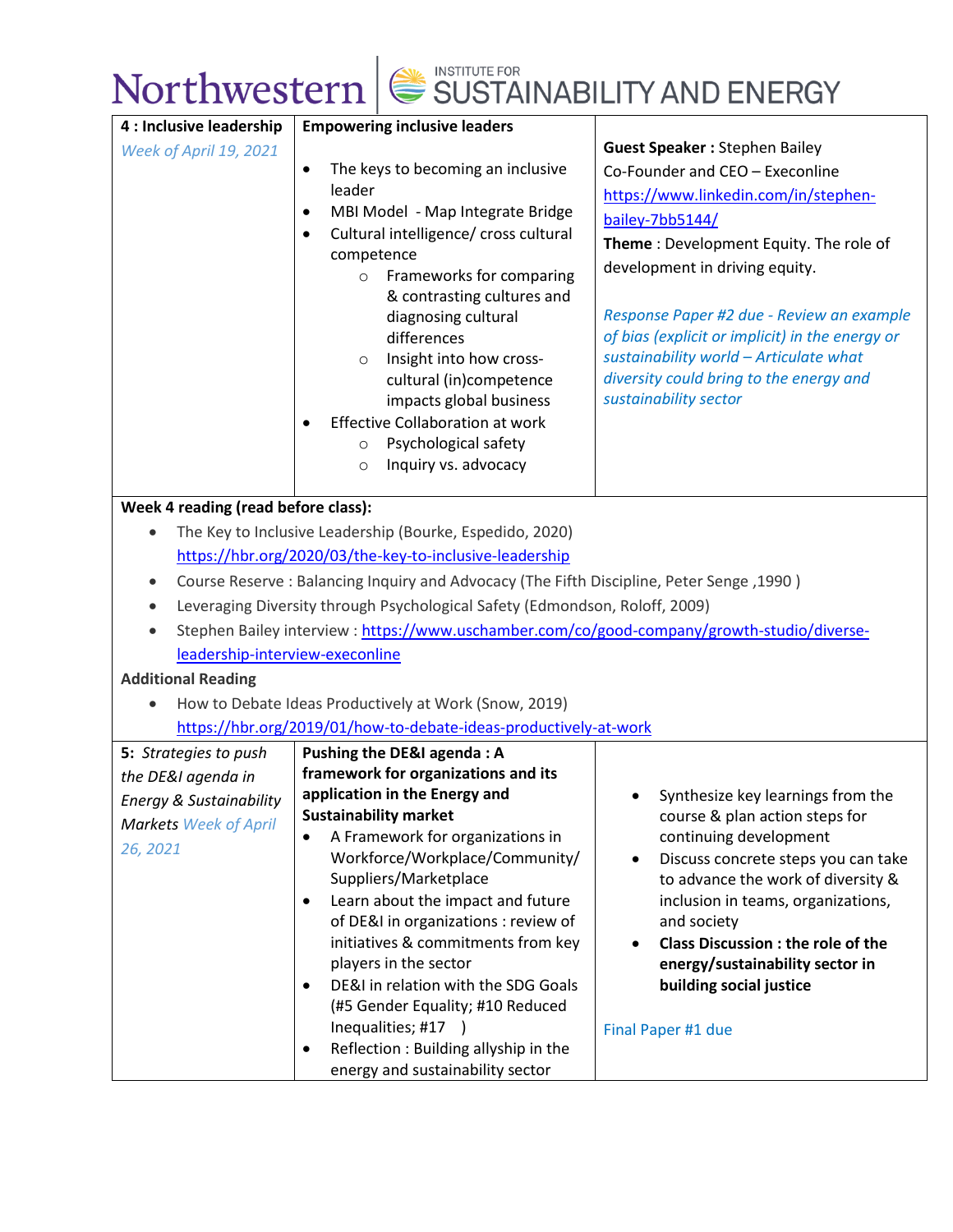### Northwestern

## SUSTAINABILITY AND ENERGY

#### **Week 5 reading (read before class):**

- Addressing the Diversity Challenge in Energy Sector Recruitment (IEA,2019*) 8*
- Could gender equality be the innovation boost utilities need? (E&Y, 2019)<sup>9</sup>
- Discussing diversity in the Utility industry (Energy Central, 2020)<sup>10</sup>
- How companies can accelerate racial justice in business (WorldEconomicForum, 2021)<sup>11</sup>

#### **Additional Reading**

- Already hit hard by pandemic, Black and Hispanic communities suffer the blows of an unforgiving winter storm (Texas Tribune 2021) $12$
- The role of energy efficiency in creating just and inclusive communities (Greenbiz, 2018)<sup>13</sup>
- *[United Nations Sustainable Development Goals](https://sdgs.un.org/goals)*
- **Toward a Racially Just Workplace (Mayo, Roberts, 2019) <https://hbr.org/2019/11/toward-a-racially-just-workplace>**

#### **Grading/Assessment**

All questions and problems regarding grades must be presented in writing within one week after the test, homework, or project has been returned. The grading scale is fixed, please do not wait until the end of the quarter if you are concerned about the direction of your grade. Grades will be assigned based on all the work you have completed during the semester using the following scale:

| A         | 93.333 to 100    | C     | 73.333 to 76.666 |
|-----------|------------------|-------|------------------|
| А-        | 90.000 to 93.333 | $C -$ | 70,000 to 73,333 |
| $B+$      | 86,666 to 90,000 | D+    | 66.666 to 70.000 |
| B         | 83.333 to 86.666 | D     | 63.666 to 66.666 |
| <b>B-</b> | 80.000 to 83.333 | D-    | 60,000 to 63,333 |
| C+        | 76.666 to 80.000 | F     | <60.000          |

- <sup>9</sup> [https://www.ey.com/en\\_us/women-power-utilities/could-gender-equality-be-the-innovation-boost-utilities](https://www.ey.com/en_us/women-power-utilities/could-gender-equality-be-the-innovation-boost-utilities-need)[need](https://www.ey.com/en_us/women-power-utilities/could-gender-equality-be-the-innovation-boost-utilities-need)
- <sup>10</sup> <https://energycentral.com/c/um/discussing-diversity-utility-industry>
- <sup>11</sup> <https://www.weforum.org/agenda/2021/01/how-companies-can-accelerate-racial-justice-in-business/>

<sup>8</sup> <https://www.iea.org/commentaries/addressing-the-diversity-challenge-in-energy-sector-recruitment>

<sup>12</sup> <https://www.texastribune.org/2021/02/19/Texas-winter-storm-suffering-inequities/>

<sup>13</sup> <https://www.greenbiz.com/article/role-energy-efficiency-creating-just-and-inclusive-communities>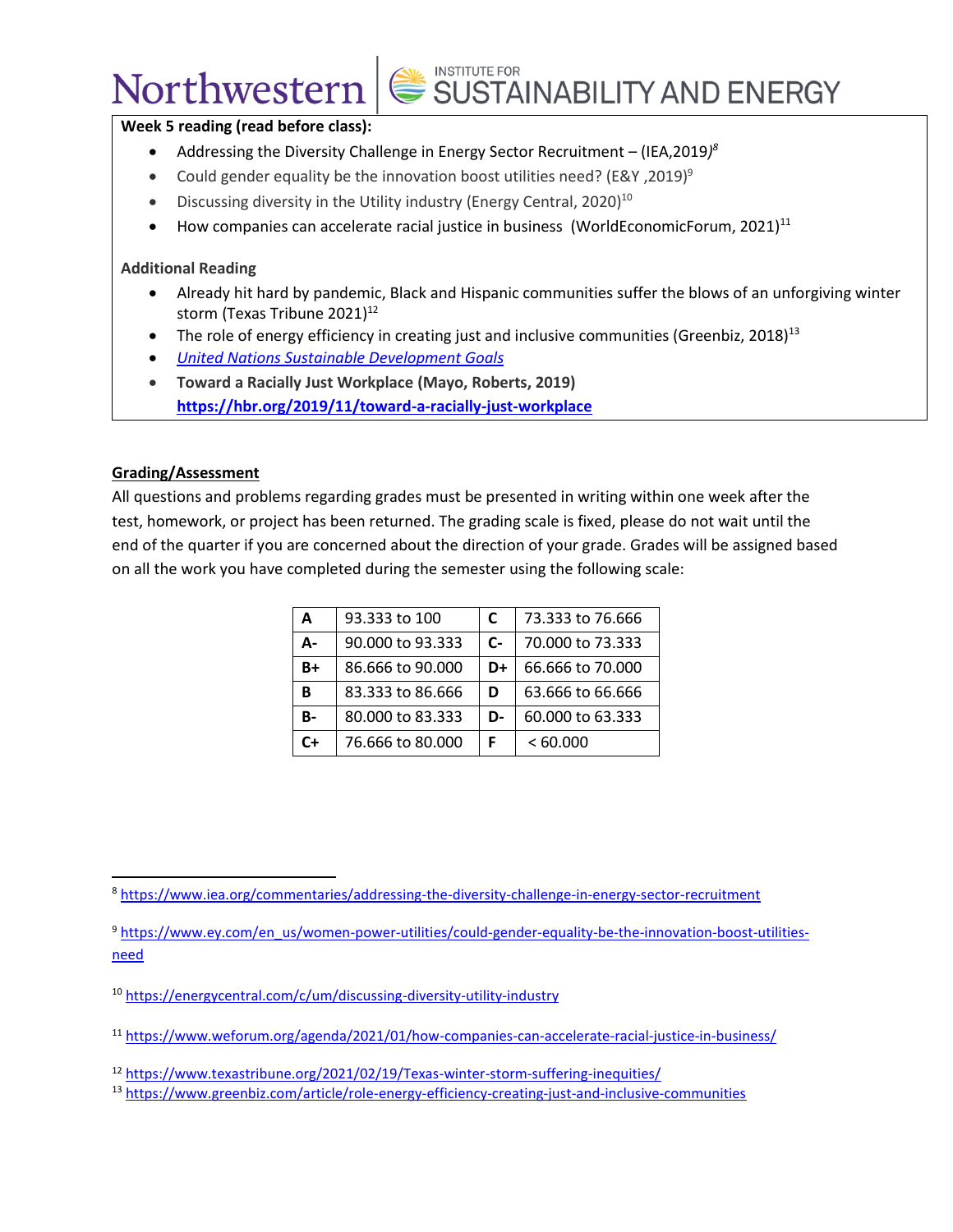### **COVID-19 Implications**

Students must follow all University policies and procedures surrounding COVID-19. This includes, but is not limited to:

- [Masks:](https://www.northwestern.edu/coronavirus-covid-19-updates/academics/instructional-spaces/behaviors-expectations/covid-19-guidelines.html#masks) Northwestern requires community members to wear masks in all campus public and shared environments, including outdoor spaces and instructional spaces.
	- $\circ$  Disposable face masks will be available at identified building entrances in all campus buildings.
	- $\circ$  Clear face coverings may be worn to improve ability to read lips; if an accommodation is needed, please contact [Accessible NU](https://www.northwestern.edu/accessiblenu/) (students) or [Office of Equity](https://www.northwestern.edu/equity/) (faculty).
	- $\circ$  Face shields are no longer allowed as an alternative to a face mask, per guidance from the CDC and Northwestern Medicine. This includes instructional spaces regardless of social distancing.
- [Social Distancing:](https://www.northwestern.edu/coronavirus-covid-19-updates/academics/instructional-spaces/behaviors-expectations/covid-19-guidelines.html#physical) Physical distancing of at least 6 feet must also be maintained where possible. Classroom occupancy has been adjusted and signage has been placed around buildings to facilitate social distancing.
- [Hand Washing:](https://www.northwestern.edu/coronavirus-covid-19-updates/university-status/expectations/guidelines/cleaning-disinfecting-hygiene/index.html) Across the University, community members are expected to maintain responsible personal hygiene. Hands should be washed frequently, faces should be covered when sneezing or coughing, and individuals should not come to campus if they are sick. Limiting the touching of shared surfaces reduces the spread of the virus.
- Seating Chart: To facilitate contact tracing, should it occur, MSES will create a seating chart for each course and post it on the course Canvas page. Please be sure to sit in your assigned seat.
- [Symptom Tracker:](https://www.northwestern.edu/coronavirus-covid-19-updates/health/health-monitoring/symptom-tracker/index.html) Completing your daily symptom check and staying home if you have any symptoms are important steps to fostering a healthy campus environment. Faculty, students, staff and visitors are expected to use the web app for daily health monitoring on days they come to campus.
- [COVID Testing:](https://www.northwestern.edu/coronavirus-covid-19-updates/health/testing/graduate-professional-students.html) As noted below, ALL graduate students must receive a negative test during Wildcat Wellness and before starting in-person classes on January 19. Throughout the semester we expect MSES students to be tested weekly or bi-weekly. Please abide by the email reminders you receive from the testing center.
- [Wildcat Wellness:](https://www.northwestern.edu/coronavirus-covid-19-updates/health/wildcat-wellness/index.html) The University will again hold a Wildcat Wellness period from Jan 4 through January 17. During this time ALL graduate students must be tested for COVID-19 and ALL classes will be held remotely.
- Review Student Expectations [here.](https://www.northwestern.edu/coronavirus-covid-19-updates/academics/instructional-spaces/behaviors-expectations/new-responsibilities.html#student)

It is also the policy of the MSES Program that all lectures will be recorded and offered in a synchronous, hybrid format. In Winter Quarter 2021 this means that students are expected to attend class in-person on Mondays and Tuesdays and that class will be held completely remote on Wednesdays and Thursdays. On in-person days there will always be a synchronous Zoom option for any students that feel ill or are uncomfortable coming to class. If the professor needs to alter this schedule, they will aim to announce the changes at least 24 hours in advance.

### **Expectations for Class Participation**

Being prepared for class is about more than just showing up, it's also about making sure you've completed the readings, homework, etc. so that you are able to make thoughtful contributions during class. Sitting silently and/or being unprepared can damage your participation grade. When in a virtual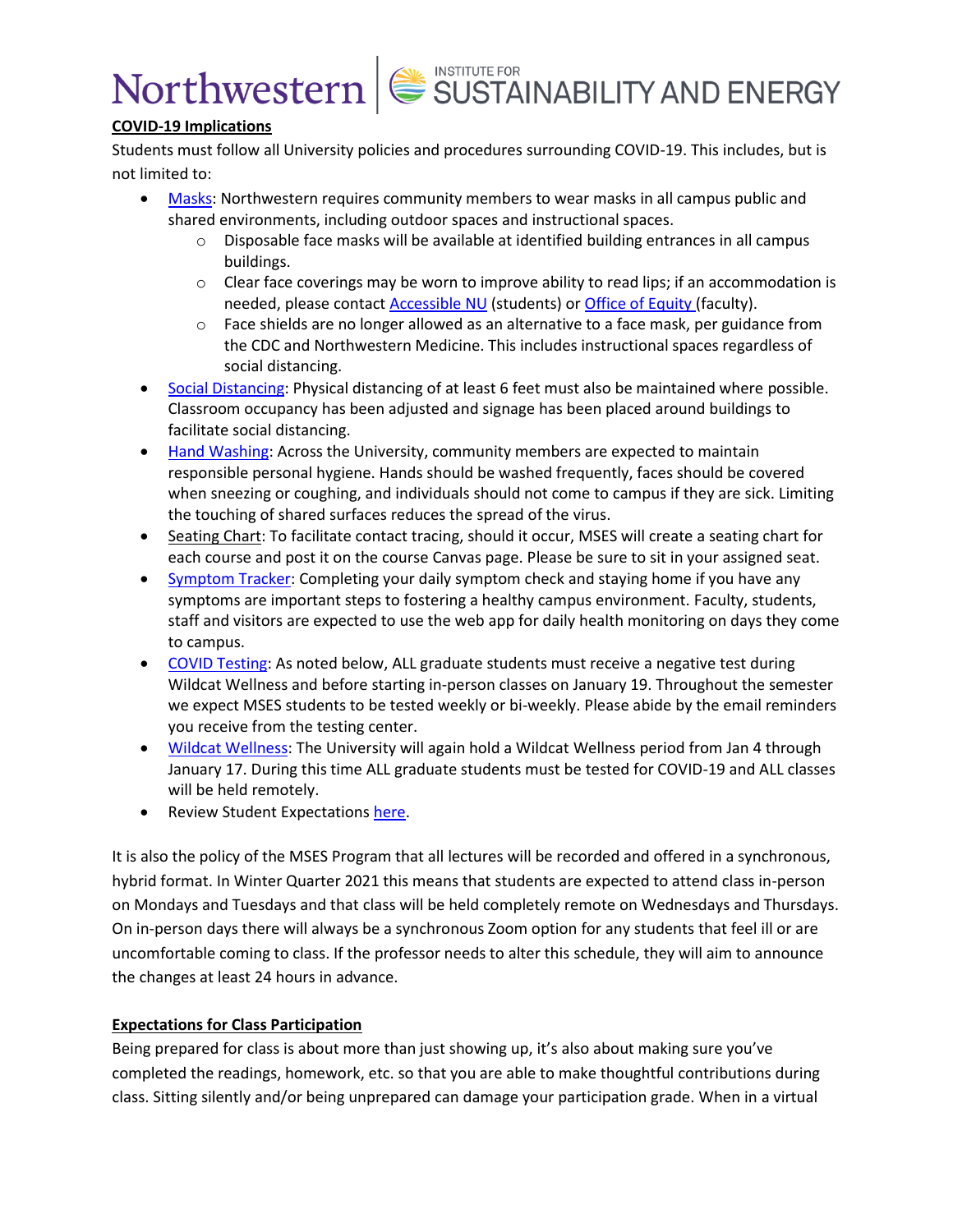class, we expect students to keep their camera and mute on as much as possible. When in the classroom, we expect students to keep their phones off and put away.

#### **Academic Integrity**

Academic integrity is taken very seriously at Northwestern. Students are responsible for reading and understanding Northwestern's Academic Integrity policies. All suspected violations will be reported to the McCormick College of Engineering's Dean's Office. These include cheating, plagiarism, fabrication, unfair advantage, unauthorized collaboration, and aiding and abetting of academic dishonesty. Students found in violation of academic integrity may receive a zero on the assignment or a failing grade for the course, and may be suspended or permanently expelled from the University. See Academic Integrity: A [Basic Guide](https://www.northwestern.edu/provost/policies/academic-integrity/Academic-Integrity-Guide-August-2019.pdf) for more information.

#### **AccessibleNU and Disability Accommodations**

Any student requesting accommodations related to a disability or any other condition is required to register with AccessibleNU (847-467-5530) and provide professors with an accommodation notification from AccessibleNU, preferably within the first two weeks of class. All information will remain confidential. See the [AccessibleNU website](https://www.northwestern.edu/accessiblenu/) for more information.

#### **Illness and Medical Leave of Absence**

Review the University's [policy](https://www.northwestern.edu/healthservice-evanston/policies/academic-work-missed-for-medical-reasons/index.html) on missing academic work due to illness. Your instructor cannot waive an assignment missed due to illness unless the illness can be verified (e.g., by University Health Services or other licensed health professsionals).

#### **Discrimination and Sexual Harassment**

Northwestern's Policies on Discrimination, Harassment, and Sexual Harassment apply to all members of the University community, including students, staff, faculty, and third parties. Any student, staff, faculty member, or third party who believes that they have been discriminated against or harassed on the basis of their race, color, religion, national origin, sex, sexual orientation, gender identity, gender expression, pregnancy, parental status, marital status, age, disability, citizenship, veteran status, genetic information or any other classification protected by law, should contact the Office of Equity at (847) 467- 6571. Additional information about the University's discrimination and harassment policies, including the campus resources available to assist individuals with discrimination or harassment concerns, is available online on the [Office of Equity Website.](https://www.northwestern.edu/equity/) Students, staff, and faculty who report harassment, discrimination, or sexual misconduct are also protected under the [University's Policy on](https://policies.northwestern.edu/docs/non-retaliation-policy-FINAL.pdf) Non-Retaliation.

#### **Sexual Misconduct and Reporting**

Northwestern University is committed to fostering an environment where students are safe and free from sexual misconduct. [Confidential resources a](https://www.northwestern.edu/sexual-misconduct/get-help/confidential-support.html)re available to those who have experienced sexual misconduct. Faculty and instructors are not confidential resources and are required to report incidents of sexual misconduct, whether discussed in your assignments or in person, to the Office of Equity, which can provide information about resources and options. We encourage students who have experienced